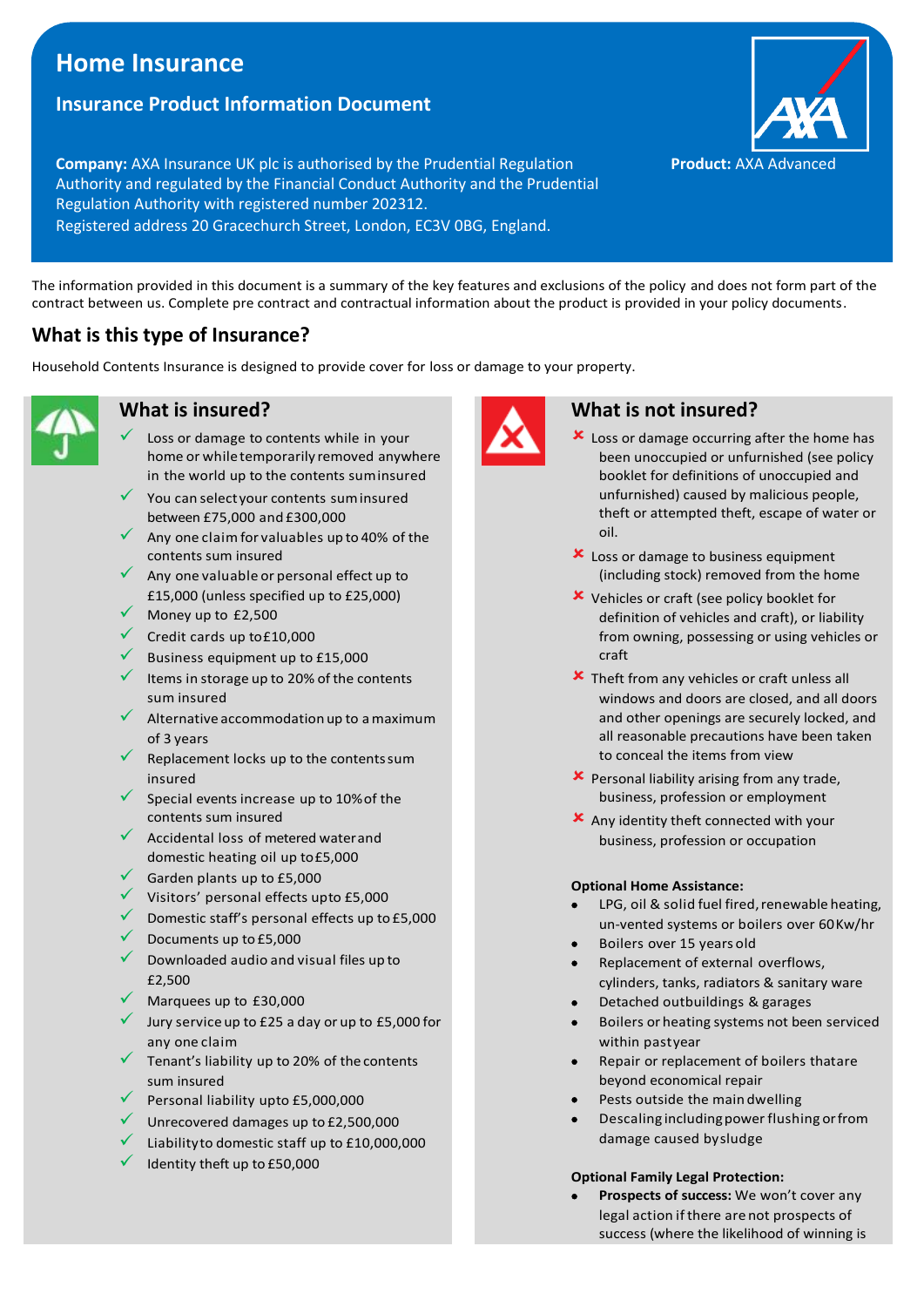**number 202664): Optional Home Assistance (underwritten by Inter Partner Assistance S.A. UK Branch, FCA Registered** 

- Plumbing issues related to leakingpipes, blocked drains or leaking radiators
- Blockages in toiletwaste pipes
- Central heating or boiler failure
- Total electricity failure in your property
- Pests e.g. wasps, squirrels, rats & mice
- Broken/damaged windows, doors &locks presenting a security risk

**Optional Family Legal Protection (underwritten by AmTrust Europe Limited, FCA Registered number 202189):**

#### **Legal advisers' costs to help you pursue or defend a claim in the following situations:**

- A breach of a contract you have for buying or renting goods or services for your privateuse.
- Compensation if you're involved in an accident & are not responsible
- To take your employer or ex-employer to an Employment Tribunal or to court for breaching your employment contract
- Legal action against other parties for causing nuisance, or for trespassing in relation to your main home
- Legal action against parties causing physical damage to your main home
- Defend motoring prosecutions in respectof an offence arising fromyour use of a motor vehicle
- Defend legal action brought againstyou following a breach of a contract you have for selling goods for the private & personal use of another person
- Accountancy fees as a resultof an HM Revenue & Customs Full Enquiry
- To pursuea legal action against a person or organisation for breach of Data Protection Legislation which has resulted in a financial loss
- To appeal againstthe decision of a Local Education Authority (LEA) arising out of the LEA's failure to adhere to its published admission policy leading to your child or children being refused entry at the state school of your choice.

less than 50%) or where a reasonable estimate of your advisers' costs of acting for you is more than the amount in dispute

- **Approved Costs:** Any advisers' costs or any other costs & expenses incurred which have not been agreed in advance
- **Pre-inception incidents:** We won't cover events that started before the policy began
- **Minimum amount in dispute:** Claims for Consumer Pursuit or Consumer Defence if the amount in dispute is less than £125 (plus VAT). We also won't cover claims wherethe amount in dispute is lower than the estimated advisers' costs to act for you.
- **Conflicts:** Claims relatingto disputes with anyone else insured under the policy nor any costs covered by another insurance policy



### **Are there any restrictions on cover?**

- You will need to pay an amount of each claim, known as theexcess
- The compulsory excess is £100
- The escape of water excess is a minimumof £350
- These amounts may vary depending onyour voluntary excess choices
- Any loss or damagecaused by wear and tear, depreciation, the effects of lightor the atmosphere, mould, dry or wet rot or fungus and costs that arise from the normal use, maintenance and upkeep of your contents
- Any loss or damagecaused or allowed to be caused, deliberately, wilfully, maliciously, illegally or unlawfully by you or your family or anyone lawfully in the home

#### **Optional Home Assistance:**

- Limit of cover is £1,000 per claim
- Alternativeaccommodation£250
- During any 12month period no more than three claims

#### **Optional Family Legal Protection:**

- Once court proceedings are issued, orin the event that a conflict of interest arises; you can use your own legal representative, but we won't cover any costs inexcess of our standard advisers' rates
- There is 90 day qualifying period for claims for Employment, & a 180 day qualifying period for claims for Property Infringement
- If you withdraw from the legal action without our consent, you're responsible for any advisers' cost